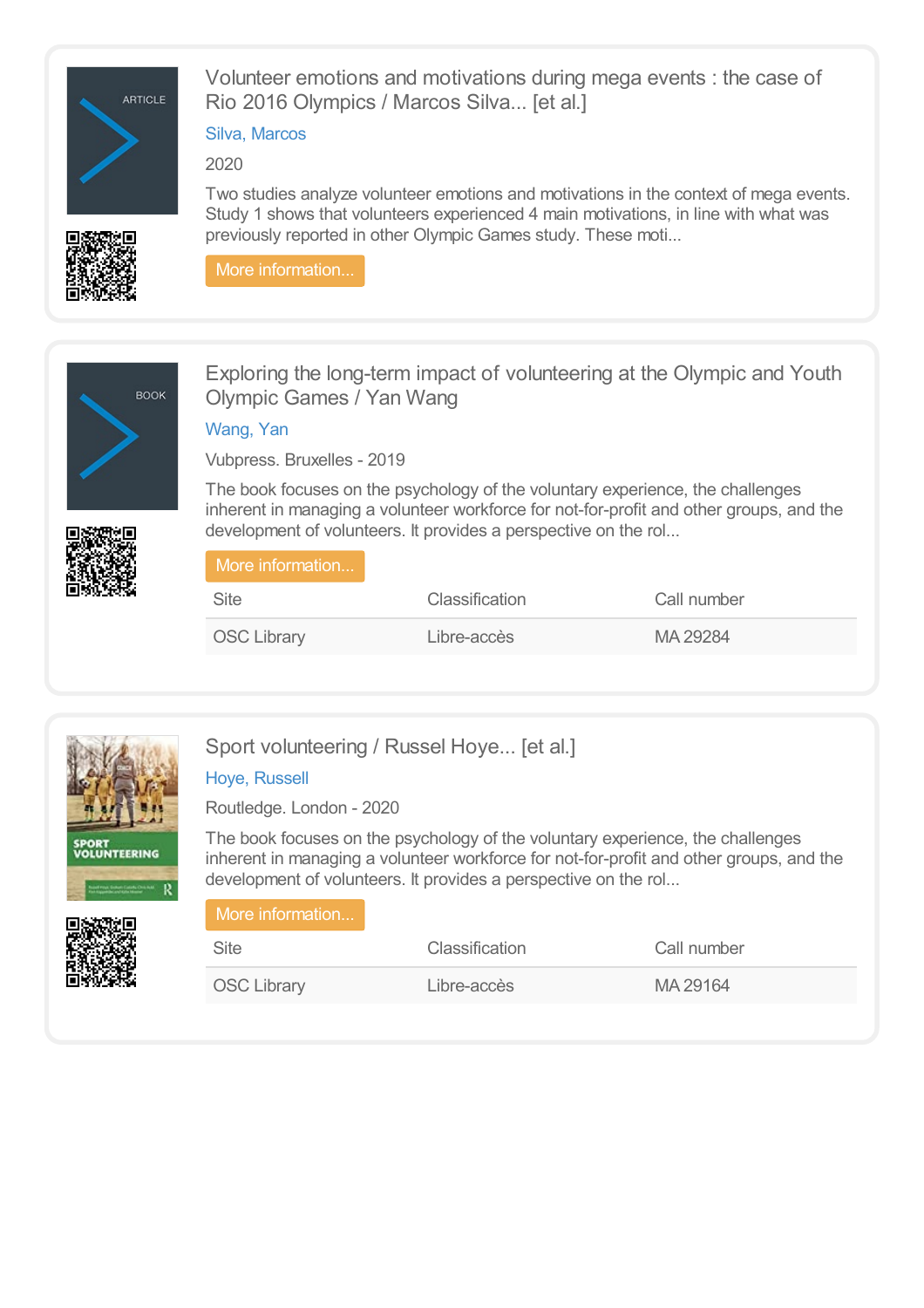

Sports volunteers around the globe : meaning and understanding of volunteering and its societal impact / ed. Kristin Hallmann... [et al.]

#### [Hallmann,](https://library.olympics.com/Default/search.aspx?SC=DEFAULT&QUERY=Authority_id_idx%253a174015&QUERY_LABEL=Hallmann%252c+Kirstin) Kirstin

Springer. Cham - 2019

This book provides an overview of perspectives and approaches to the cultural meaning of sport volunteering in different countries. The main objective is to reflect on the diversity of meanings with regards to volunteering in diff...

| More information   |                       |             |  |
|--------------------|-----------------------|-------------|--|
| <b>Site</b>        | <b>Classification</b> | Call number |  |
| <b>OSC Library</b> | Libre-accès           | MA 28903    |  |



Reflections on major sport event volunteer legacy research / Alison Doherty, Swarali Patil

[Doherty,](https://library.olympics.com/Default/search.aspx?SC=DEFAULT&QUERY=Authority_id_idx%253a155946&QUERY_LABEL=Doherty%252c+Alison) Alison | Patil, [Swarali](https://library.olympics.com/Default/search.aspx?SC=DEFAULT&QUERY=Authority_id_idx%253a185246&QUERY_LABEL=Patil%252c+Swarali)

2019

The authors of this paper review a sample of 17 research articles investing community and event volunteering as a legacy of major sport events. The purpose of this review is to highlight the focus of research since 2009, including...



More [information...](https://library.olympics.com/Default/doc/SYRACUSE/185245/reflections-on-major-sport-event-volunteer-legacy-research-alison-doherty-swarali-patil)



Assessing volunteer satisfaction at the London Olympic Games and its impact on future volunteer behaviour / Minhong Kim... [et al.]

# Kim, [Minhong](https://library.olympics.com/Default/search.aspx?SC=DEFAULT&QUERY=Authority_id_idx%253a206866&QUERY_LABEL=Kim%252c+Minhong)

2019

The purpose of this study was to assess the dimensions of volunteer satisfaction at the 2012 London Olympic Games and its impact on future volunteer behaviour. The findings of this study shed light on the identification of volunte...

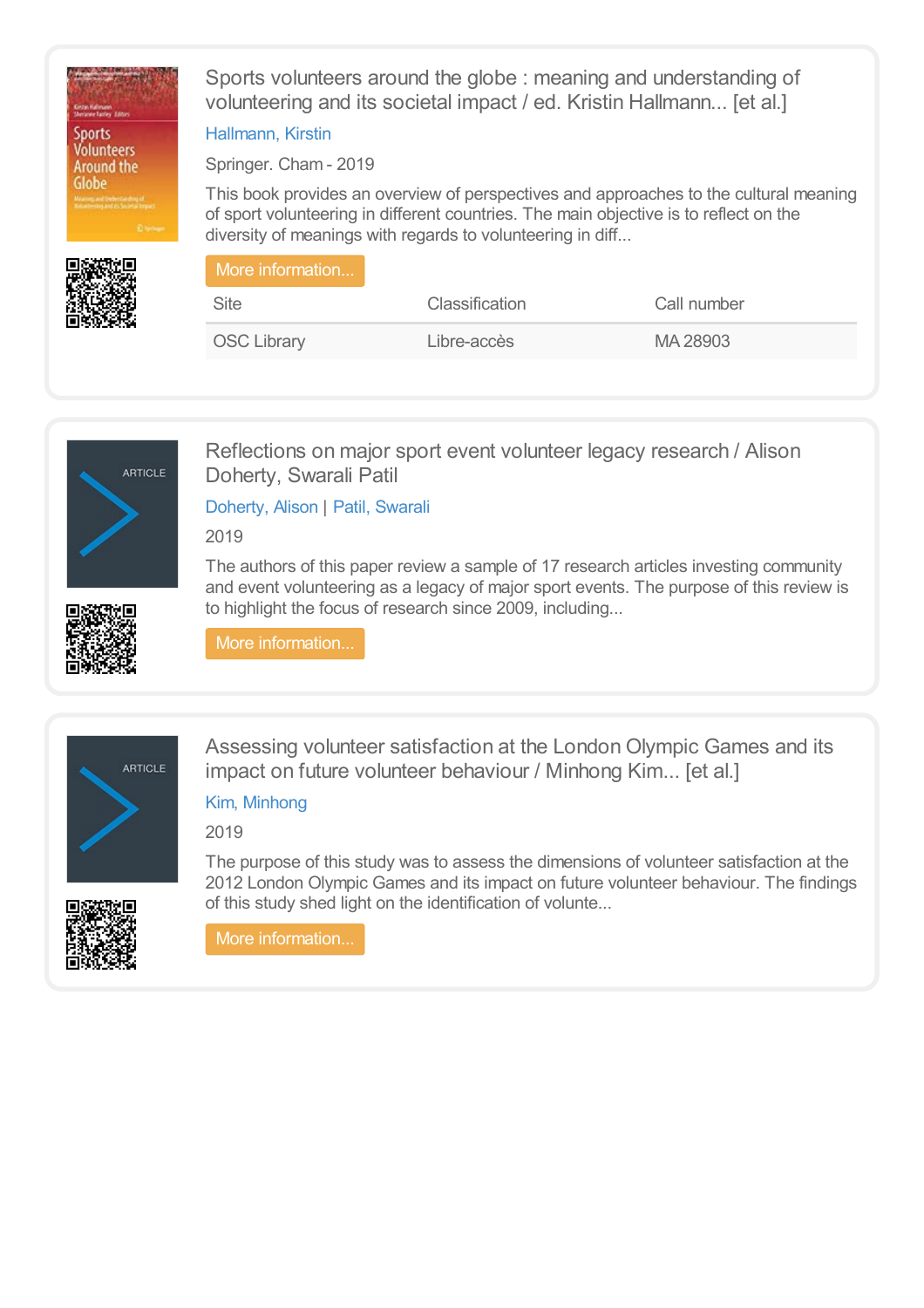

Being a part of it : people with intellectual disabilities as volunteers in the Youth Olympic Games / Roald Undlien

### [Undlien,](https://library.olympics.com/Default/search.aspx?SC=DEFAULT&QUERY=Authority_id_idx%253a171522&QUERY_LABEL=Undlien%252c+Roald) Roald

During the Youth Olympic Winter Games event in Lillehammer, Norway, a group of students with intellectual disabilities worked as volunteers. The teachers of the class functioned in a social entrepreneurial manner, using the event ...

More [information...](https://library.olympics.com/Default/doc/SYRACUSE/208846/being-a-part-of-it-people-with-intellectual-disabilities-as-volunteers-in-the-youth-olympic-games-ro)



The influence of host volunteer motivation on satisfaction and attitudes toward Sochi 2014 Olympic Games / Alexandr Vetitnev, Nadezhda Bobina, Anne F. Terwiel

[Vetitnev,](https://library.olympics.com/Default/search.aspx?SC=DEFAULT&QUERY=Authority_id_idx%253a174795&QUERY_LABEL=Vetitnev%252c+Alexandr) Alexandr | Bobina, [Nadezhda](https://library.olympics.com/Default/search.aspx?SC=DEFAULT&QUERY=Authority_id_idx%253a174796&QUERY_LABEL=Bobina%252c+Nadezhda) | [Terwiel,](https://library.olympics.com/Default/search.aspx?SC=DEFAULT&QUERY=Authority_id_idx%253a174797&QUERY_LABEL=Terwiel%252c+Anne+F.) Anne F.

2018



This article presents the results of a study of the host volunteer's motivation at the Sochi 2014 Winter Olympic Games, and the impact of motivation on volunteer satisfaction and volunteer attitude toward the Games

More [information...](https://library.olympics.com/Default/doc/SYRACUSE/174794/the-influence-of-host-volunteer-motivation-on-satisfaction-and-attitudes-toward-sochi-2014-olympic-g)



It's a once-in-a-lifetime experience and opportunity : deal with it! : volunteer perceptions of the management of the volunteer experience at the London 2012 Olympic Games / Kirsten Holmes, Geoff Nich...

# [Holmes,](https://library.olympics.com/Default/search.aspx?SC=DEFAULT&QUERY=Authority_id_idx%253a165908&QUERY_LABEL=Holmes%252c+Kirsten) Kirsten | [Nichols,](https://library.olympics.com/Default/search.aspx?SC=DEFAULT&QUERY=Authority_id_idx%253a174793&QUERY_LABEL=Nichols%252c+Geoff) Geoff | [Ralston,](https://library.olympics.com/Default/search.aspx?SC=DEFAULT&QUERY=Authority_id_idx%253a167385&QUERY_LABEL=Ralston%252c+Rita) Rita

2018



Mega-events such as the Olympic Games involve huge numbers of volunteers from the host community, necessitating the development of a large volunteer program, which will only operate for a short time. Leveraging this volunteer ener...

More [information...](https://library.olympics.com/Default/doc/SYRACUSE/174789/it-s-a-once-in-a-lifetime-experience-and-opportunity-deal-with-it-volunteer-perceptions-of-the-manag)



Proud to be British : an autoethnographic study of working as a Games maker at London 2012 / Debbie Sadd

Sadd, [Debbie](https://library.olympics.com/Default/search.aspx?SC=DEFAULT&QUERY=Authority_id_idx%253a174775&QUERY_LABEL=Sadd%252c+Debbie)

2018



This autoethnographic study of working as a Games Maker at London 2012 demonstrates the motivational challenges behind volunteering for an event nearly 2 years in the future and the issues this causes. The task of keeping 70,000 i...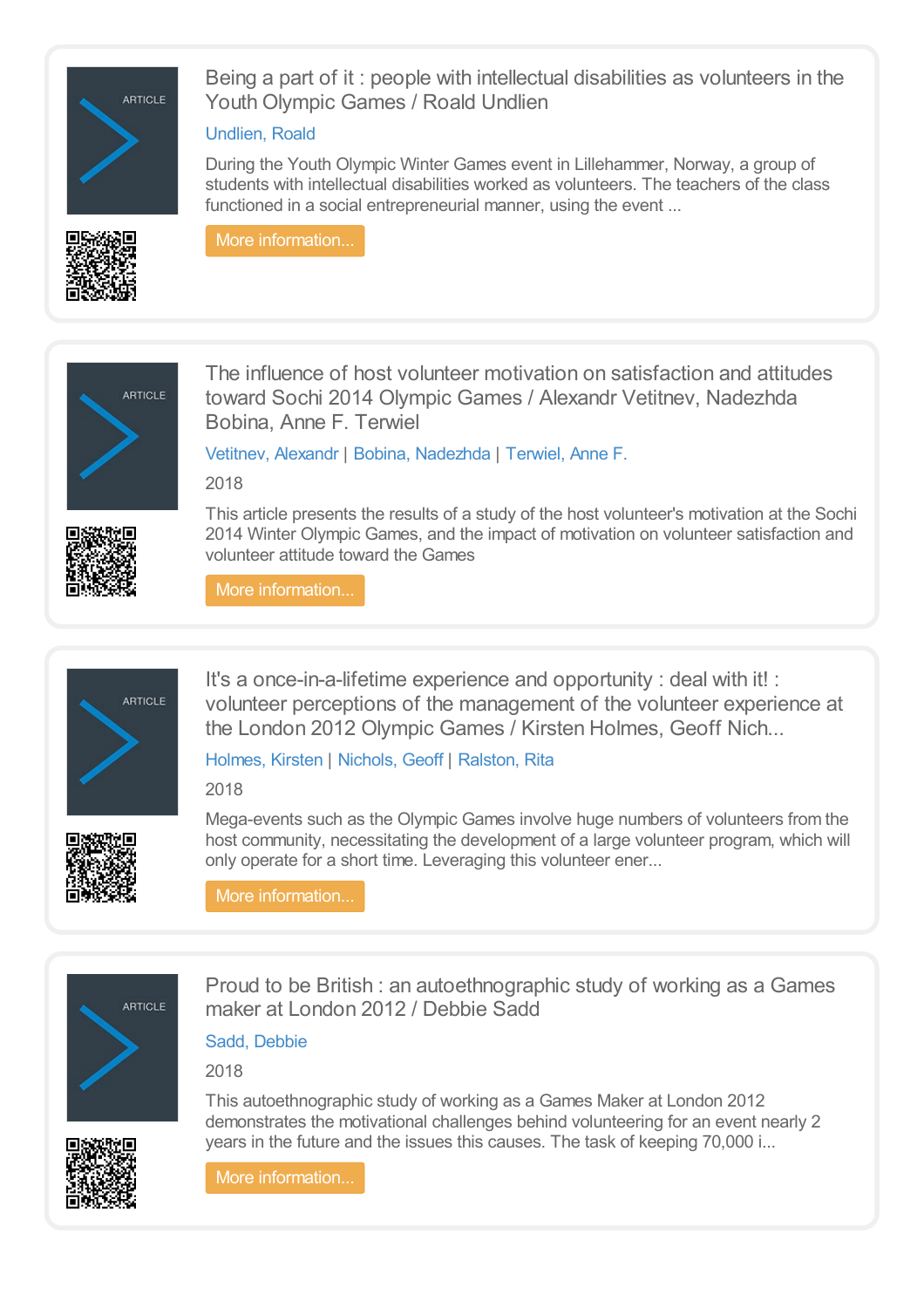



# [Benson,](https://library.olympics.com/Default/search.aspx?SC=DEFAULT&QUERY=Authority_id_idx%253a166364&QUERY_LABEL=Benson%252c+Angela+M..+Editor.) Angela M.. Editor.

Routledge. London - 2017

Sport volunteering is becoming an increasingly popular motive for international travel. Many tourism organisations now advertise sport volunteering projects, with colleges and universities also offering students the opportunity to...

| More information   |                       |             |
|--------------------|-----------------------|-------------|
| <b>Site</b>        | <b>Classification</b> | Call number |
| <b>OSC Library</b> | Libre-accès           | MA 28228    |



Enabling event volunteer legacies : a knowledge management perspective / Deborah Blackman, Angela M. Benson, Tracey J. Dickson

[Benson,](https://library.olympics.com/Default/search.aspx?SC=DEFAULT&QUERY=Authority_id_idx%253a166364&QUERY_LABEL=Benson%252c+Angela+M.) Angela M. | [Dickson,](https://library.olympics.com/Default/search.aspx?SC=DEFAULT&QUERY=Authority_id_idx%253a170937&QUERY_LABEL=Dickson%252c+Tracey+J) Tracey J | [Blackman,](https://library.olympics.com/Default/search.aspx?SC=DEFAULT&QUERY=Authority_id_idx%253a171579&QUERY_LABEL=Blackman%252c+Deborah) Deborah

2017

Human capital development delivered through the volunteers is espoused as one legacy outcome of hosting mega-sporting events such as the Olympic and Paralympic Games. However, to date the reality of such a legacy remains largely u...



More [information...](https://library.olympics.com/Default/doc/SYRACUSE/171576/enabling-event-volunteer-legacies-a-knowledge-management-perspective-deborah-blackman-angela-m-benso)



Recruitment of volunteers connected with sports mega-events : a case study of the PyeongChang 2018 Olympic and Paralympic Winter Games / Young-Joo Ahn

Ahn, [Young-Joo](https://library.olympics.com/Default/search.aspx?SC=DEFAULT&QUERY=Authority_id_idx%253a167662&QUERY_LABEL=Ahn%252c+Young-Joo)

2018



Volunteers play an important role in the successful hosting of sports mega-events. Volunteers help reduce operational costs of sports mega-events by reducing labor compensation. Volunteers offer skills and effort without rewards, ...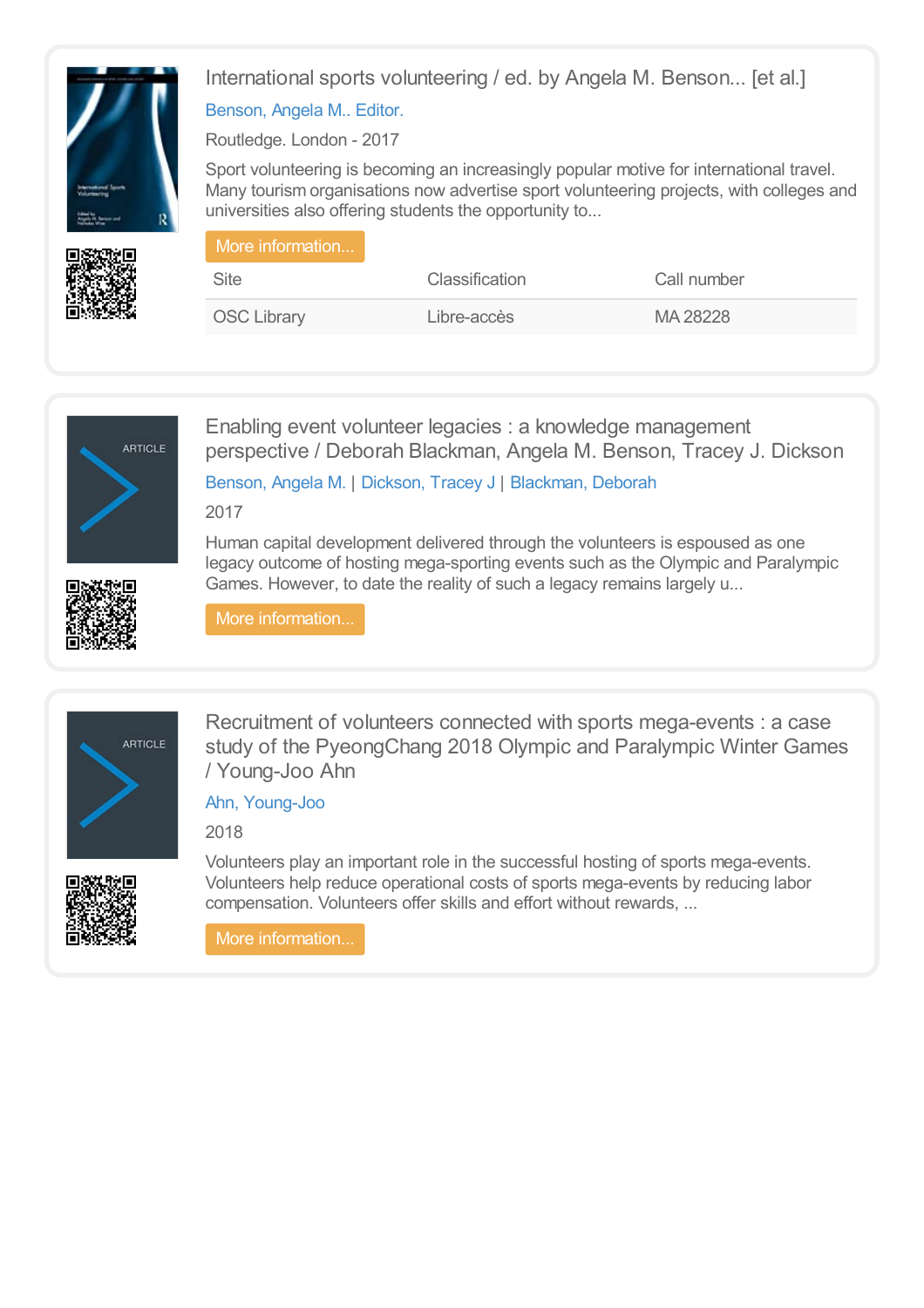

2016 Winter Youth Olympic Games : planning for a volunteer legacy / Trond Svela Sand, Anna-Maria Strittmatter, Dag Vidar Hanstad

Sand, [Trond](https://library.olympics.com/Default/search.aspx?SC=DEFAULT&QUERY=Authority_id_idx%253a171517&QUERY_LABEL=Sand%252c+Trond+Svela) Svela | [Strittmatter,](https://library.olympics.com/Default/search.aspx?SC=DEFAULT&QUERY=Authority_id_idx%253a171518&QUERY_LABEL=Strittmatter%252c+Anna-Maria) Anna-Maria | [Hanstad,](https://library.olympics.com/Default/search.aspx?SC=DEFAULT&QUERY=Authority_id_idx%253a156238&QUERY_LABEL=Hanstad%252c+Dag+Vidar) Dag Vidar

2017



This article aims to investigate the relation between the legacy planning process and the willingness of event volunteers to continue volunteering. Legacy has become an essential part of bids to host major sports events and the 20...

More [information...](https://library.olympics.com/Default/doc/SYRACUSE/171515/2016-winter-youth-olympic-games-planning-for-a-volunteer-legacy-trond-svela-sand-anna-maria-strittma)



Volunteer high performance work systems and service performance : an empirical study of Beijing Olympic volunteers / Yujie Cai, Jian Han, Siqing Peng

Cai, [Yujie](https://library.olympics.com/Default/search.aspx?SC=DEFAULT&QUERY=Authority_id_idx%253a167388&QUERY_LABEL=Cai%252c+Yujie) | [Han,](https://library.olympics.com/Default/search.aspx?SC=DEFAULT&QUERY=Authority_id_idx%253a167389&QUERY_LABEL=Han%252c+Jian) Jian | Peng, [Siqing](https://library.olympics.com/Default/search.aspx?SC=DEFAULT&QUERY=Authority_id_idx%253a167390&QUERY_LABEL=Peng%252c+Siqing)

2017



This study examines the key human resources factors that affect volunteers' service performance from the perspectives of volunteers and managers in the Beijing Summer Olympic Games of 2008. Survey data were collected from 1,727 vo...

More [information...](https://library.olympics.com/Default/doc/SYRACUSE/167386/volunteer-high-performance-work-systems-and-service-performance-an-empirical-study-of-beijing-olympi)



Volunteers with disabilities at the London 2012 Olympic and Paralympic Games : who, why, and will they do it again? / Tracey J. Dickson, Simon Darcy, Angela Benson

# [Dickson,](https://library.olympics.com/Default/search.aspx?SC=DEFAULT&QUERY=Authority_id_idx%253a170937&QUERY_LABEL=Dickson%252c+Tracey+J) Tracey J | [Darcy,](https://library.olympics.com/Default/search.aspx?SC=DEFAULT&QUERY=Authority_id_idx%253a165140&QUERY_LABEL=Darcy%252c+Simon) Simon | [Benson,](https://library.olympics.com/Default/search.aspx?SC=DEFAULT&QUERY=Authority_id_idx%253a166364&QUERY_LABEL=Benson%252c+Angela+M.) Angela M.

2017



People with disabilities are often the recipients of volunteer services but are rarely considered as a potential volunteer resource, such as in sport events where volunteers are an essential component of major sport event operatio...

More [information...](https://library.olympics.com/Default/doc/SYRACUSE/170936/volunteers-with-disabilities-at-the-london-2012-olympic-and-paralympic-games-who-why-and-will-they-d)



The London 2012 ambassadors and sustainable tourism legacy / Geoff Nichols, Rita Ralston, Kirsten Holmes

[Nichols,](https://library.olympics.com/Default/search.aspx?SC=DEFAULT&QUERY=Authority_id_idx%253a66328&QUERY_LABEL=Nichols%252c+Geoff) Geoff | [Ralston,](https://library.olympics.com/Default/search.aspx?SC=DEFAULT&QUERY=Authority_id_idx%253a167385&QUERY_LABEL=Ralston%252c+Rita) Rita | [Holmes,](https://library.olympics.com/Default/search.aspx?SC=DEFAULT&QUERY=Authority_id_idx%253a165908&QUERY_LABEL=Holmes%252c+Kirsten) Kirsten

2017



This paper examines the capacity of the London (2012) Olympic Ambassador volunteer programs to create a sustainable tourism legacy. It contributes to the literature on event legacies, particularly the role of volunteers promoting ...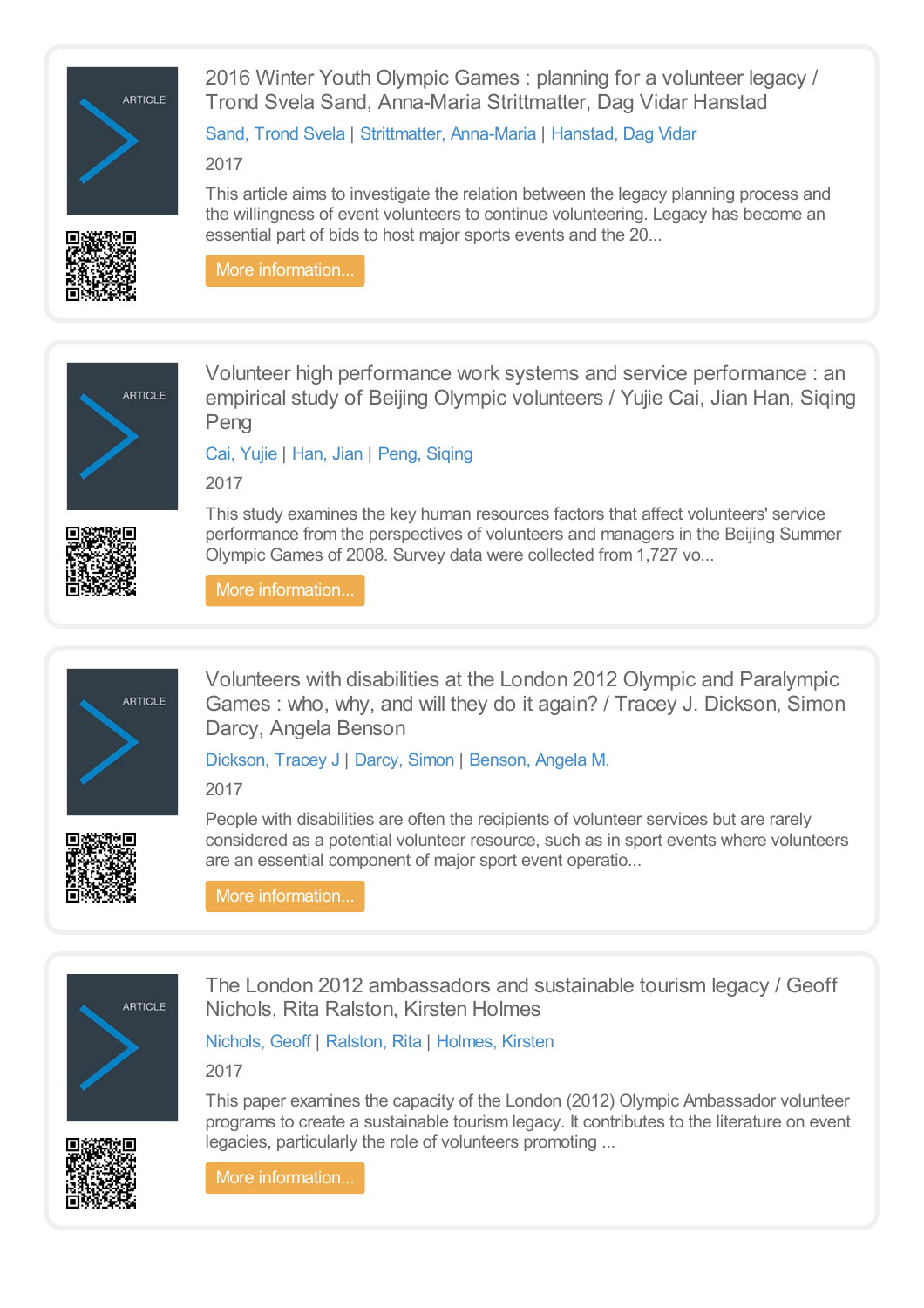

Evaluating the volunteering infrastructure legacy of the Olympic Games : Sydney 2000 and London 2012 / Leonie Lockstone-Binney

[Lockstone-Binney,](https://library.olympics.com/Default/search.aspx?SC=DEFAULT&QUERY=Authority_id_idx%253a165798&QUERY_LABEL=Lockstone-Binney%252c+Leonie) Leonie | [Holmes,](https://library.olympics.com/Default/search.aspx?SC=DEFAULT&QUERY=Authority_id_idx%253a165908&QUERY_LABEL=Holmes%252c+Kirsten) Kirsten | [Shipway,](https://library.olympics.com/Default/search.aspx?SC=DEFAULT&QUERY=Authority_id_idx%253a72662&QUERY_LABEL=Shipway%252c+Richard) Richard | [Smith,](https://library.olympics.com/Default/search.aspx?SC=DEFAULT&QUERY=Authority_id_idx%253a155793&QUERY_LABEL=Smith%252c+Karen) Karen

[s.n.]. [Grande Bretagne] - 2016

This project examines how Olympic volunteer programmes can lead to post-Games volunteer legacies for host cities through engagement with the established volunteer infrastructure in host cities before, during and after the events. ...





**ARTICLE** 



Towards an Olympic volunteering legacy : motivating volunteers to serve and remain - a case study of London 2012 Olympic Games volunteers / Niki Koutrou, Athanasios (Sakis) Pappous

[Koutrou,](https://library.olympics.com/Default/search.aspx?SC=DEFAULT&QUERY=Authority_id_idx%253a174107&QUERY_LABEL=Koutrou%252c+Niki) Niki | Pappous, [Athanasios](https://library.olympics.com/Default/search.aspx?SC=DEFAULT&QUERY=Authority_id_idx%253a174108&QUERY_LABEL=Pappous%252c+Athanasios+(Sakis)) (Sakis)

2016

Volunteers are often seen as 'soft infrastructure' following the legacy plans of host nations aiming to stage the Olympic Games. This study examines the determinants of a volunteer legacy following volunteers' involvement with Lon...

More [information...](https://library.olympics.com/Default/doc/SYRACUSE/174106/towards-an-olympic-volunteering-legacy-motivating-volunteers-to-serve-and-remain-a-case-study-of-lon)





Making pandemonium : a performer's view of the London 2012 opening ceremony / Nadeem Masood

### [Masood,](https://library.olympics.com/Default/search.aspx?SC=DEFAULT&QUERY=Authority_id_idx%253a59340&QUERY_LABEL=Masood%252c+Nadeem) Nadeem

Matador. Leicestershire - 2014

The Opening Ceremony of the Olympic Games in 2012 was celebrated as the greatest ceremony ever. It won over critics and the general public, and made the nation proud. Now you can discover exactly how the incredible spectacle was p...

# More [information...](https://library.olympics.com/Default/doc/SYRACUSE/59339/making-pandemonium-a-performer-s-view-of-the-london-2012-opening-ceremony-nadeem-masood) Site Classification Classification Call number

OSC Library Magasins MA 26399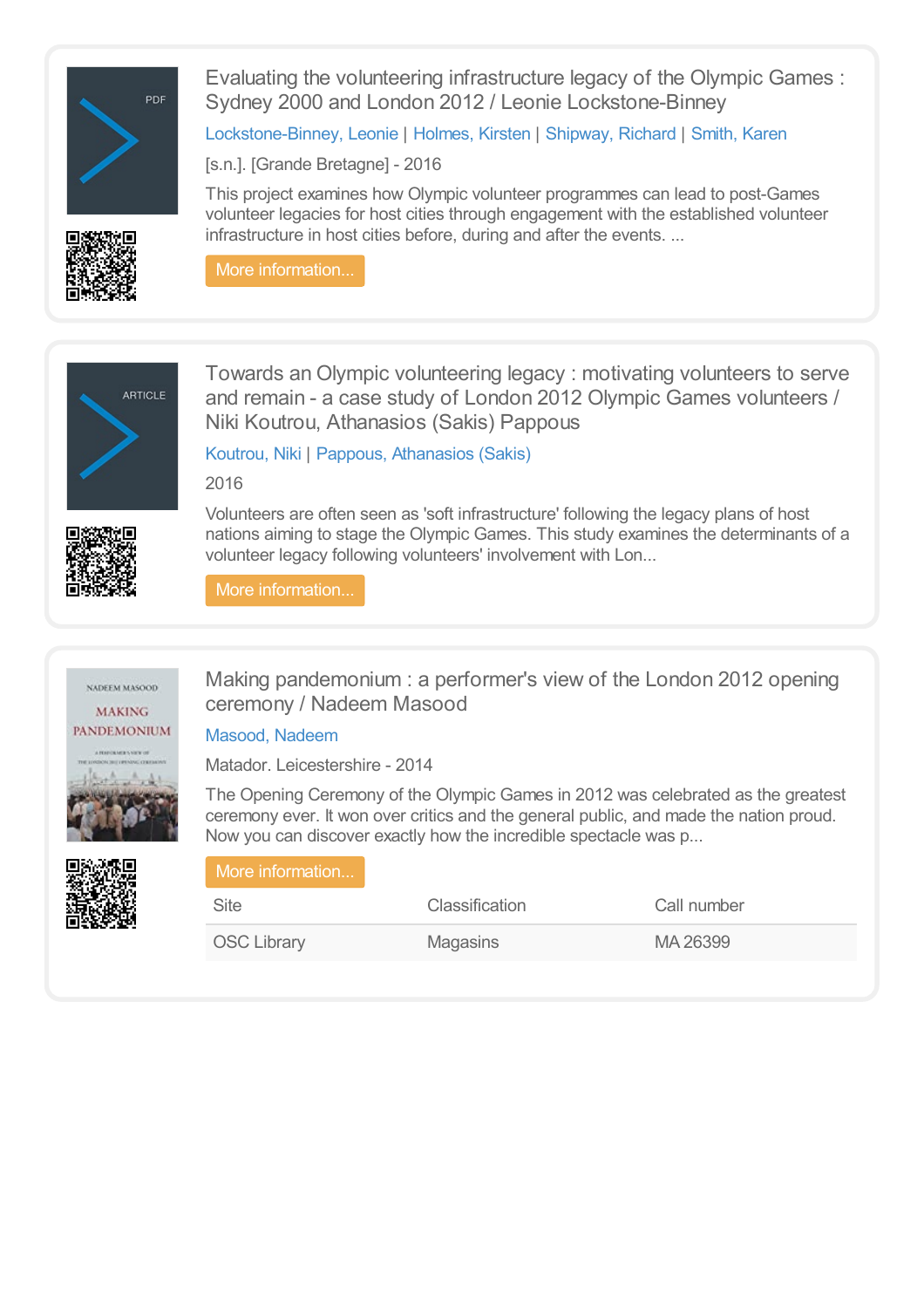



# Measuring Olympic volunteers' motivation / Niki Koutrou

# [Koutrou,](https://library.olympics.com/Default/search.aspx?SC=DEFAULT&QUERY=Authority_id_idx%253a174107&QUERY_LABEL=Koutrou%252c+Niki) Niki

2014

Despite the significance of volunteers for the delivery of the Olympic Games, research on Olympic volunteers' motivations, characteristics, and experiences is still limited. The purpose of this study was to explore and investigate...

More [information...](https://library.olympics.com/Default/doc/SYRACUSE/185408/measuring-olympic-volunteers-motivation-niki-koutrou)



Experience value influence : a research report on the volunteer work legacy transformation of the Beijing 2008 Olympic Games and Paralympic Games / Wei Na

[Wei,](https://library.olympics.com/Default/search.aspx?SC=DEFAULT&QUERY=Authority_id_idx%253a69474&QUERY_LABEL=Wei%252c+Na) Na

ACA Publ. - 2012

Based on solid, systematic, in-depth empirical study this book demonstrated the comprehensive summary and assessment of the Beijing Olympic Games and Paralympic Games volunteer work. First, the analysis of the Beijing Olympic Game...

| More information   |                       |             |  |
|--------------------|-----------------------|-------------|--|
| <b>Site</b>        | <b>Classification</b> | Call number |  |
| <b>OSC Library</b> | Magasins              | MA 25261    |  |



International volunteers in China / ed. by Beijing Organizing Committee for the Games of the XXIX Olympiad

Summer Olympic Games. Organizing [Committee.](https://library.olympics.com/Default/search.aspx?SC=DEFAULT&QUERY=Authority_id_idx%253a284&QUERY_LABEL=Summer+Olympic+Games.+Organizing+Committee.+29%252c+2008%252c+Beijing) 29, 2008, Beijing



ACA Publ. - 2012

During the 2008 Beijing Olympic Games, about 300 international volunteers and teachers came to China and made their unselfish contribution to the success of the Olympic Games and the Paralympics along with thousands upon thousands...

| More information   |                |             |  |
|--------------------|----------------|-------------|--|
| <b>Site</b>        | Classification | Call number |  |
| <b>OSC Library</b> | Libre-accès    | MA 25974    |  |